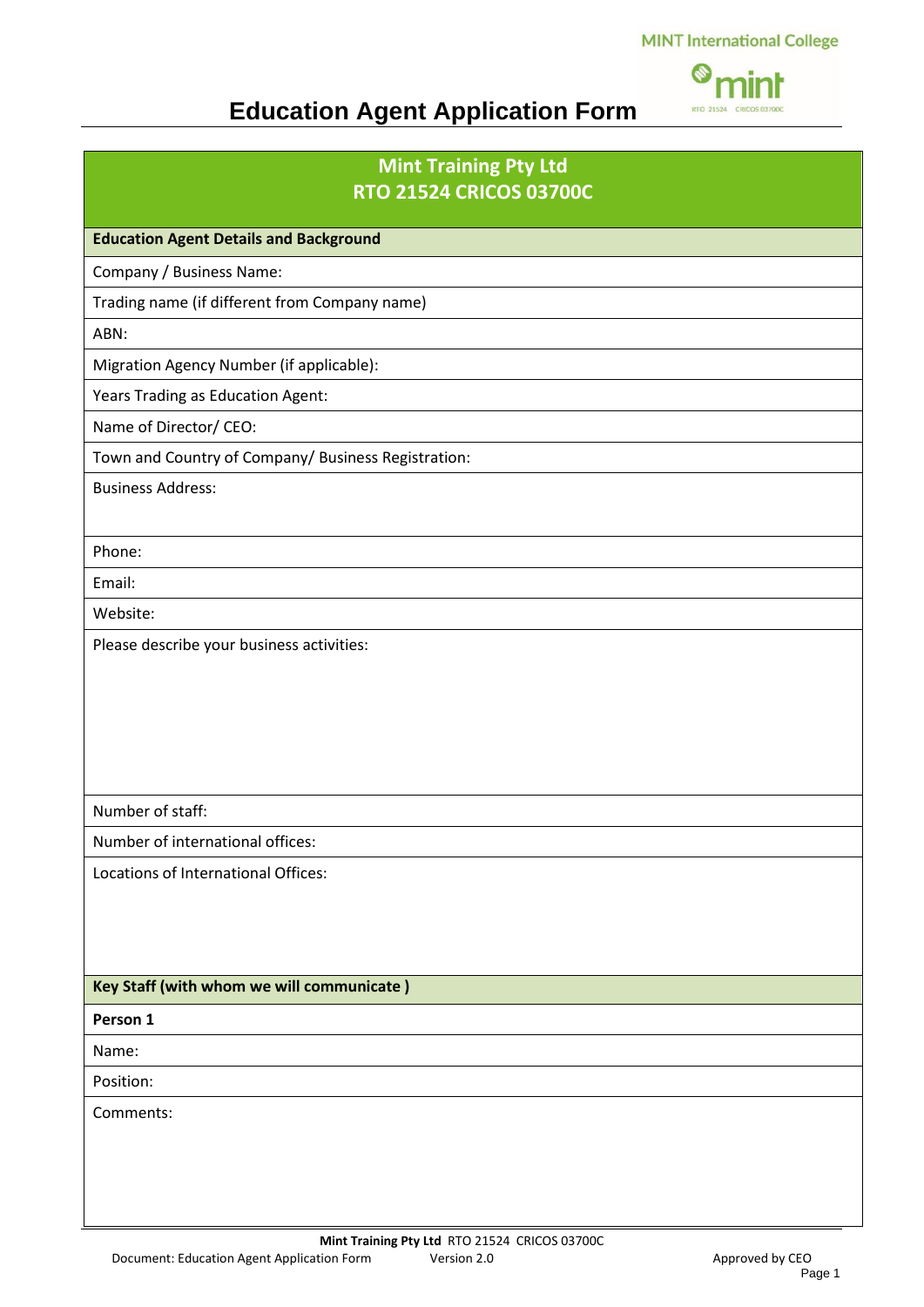**MINT International College** 

|                         | n jur |
|-------------------------|-------|
| RTO 21524 CRICOS 03700C |       |

## **Education Agent Application Form**

| ◡<br>. <u>.</u> .<br>Person 2                                                                                                  |  |
|--------------------------------------------------------------------------------------------------------------------------------|--|
| Name:                                                                                                                          |  |
| Position:                                                                                                                      |  |
| Comments:                                                                                                                      |  |
|                                                                                                                                |  |
|                                                                                                                                |  |
|                                                                                                                                |  |
| Person 3                                                                                                                       |  |
| Name:                                                                                                                          |  |
| Position:                                                                                                                      |  |
| Comments:                                                                                                                      |  |
|                                                                                                                                |  |
|                                                                                                                                |  |
|                                                                                                                                |  |
|                                                                                                                                |  |
| <b>Potential Markets and Services to be Provided</b>                                                                           |  |
| What are your target markets?                                                                                                  |  |
|                                                                                                                                |  |
|                                                                                                                                |  |
|                                                                                                                                |  |
| What marketing strategies will you use to promote our courses?                                                                 |  |
|                                                                                                                                |  |
|                                                                                                                                |  |
|                                                                                                                                |  |
| Please outline any support services that you offer prospective students.                                                       |  |
|                                                                                                                                |  |
|                                                                                                                                |  |
|                                                                                                                                |  |
|                                                                                                                                |  |
|                                                                                                                                |  |
| Do you charge students any fees for your service? If YES, please provide details of the services and relevant<br>fee for each. |  |
|                                                                                                                                |  |
|                                                                                                                                |  |
|                                                                                                                                |  |
|                                                                                                                                |  |
| <b>Agency Performance and Compliance</b>                                                                                       |  |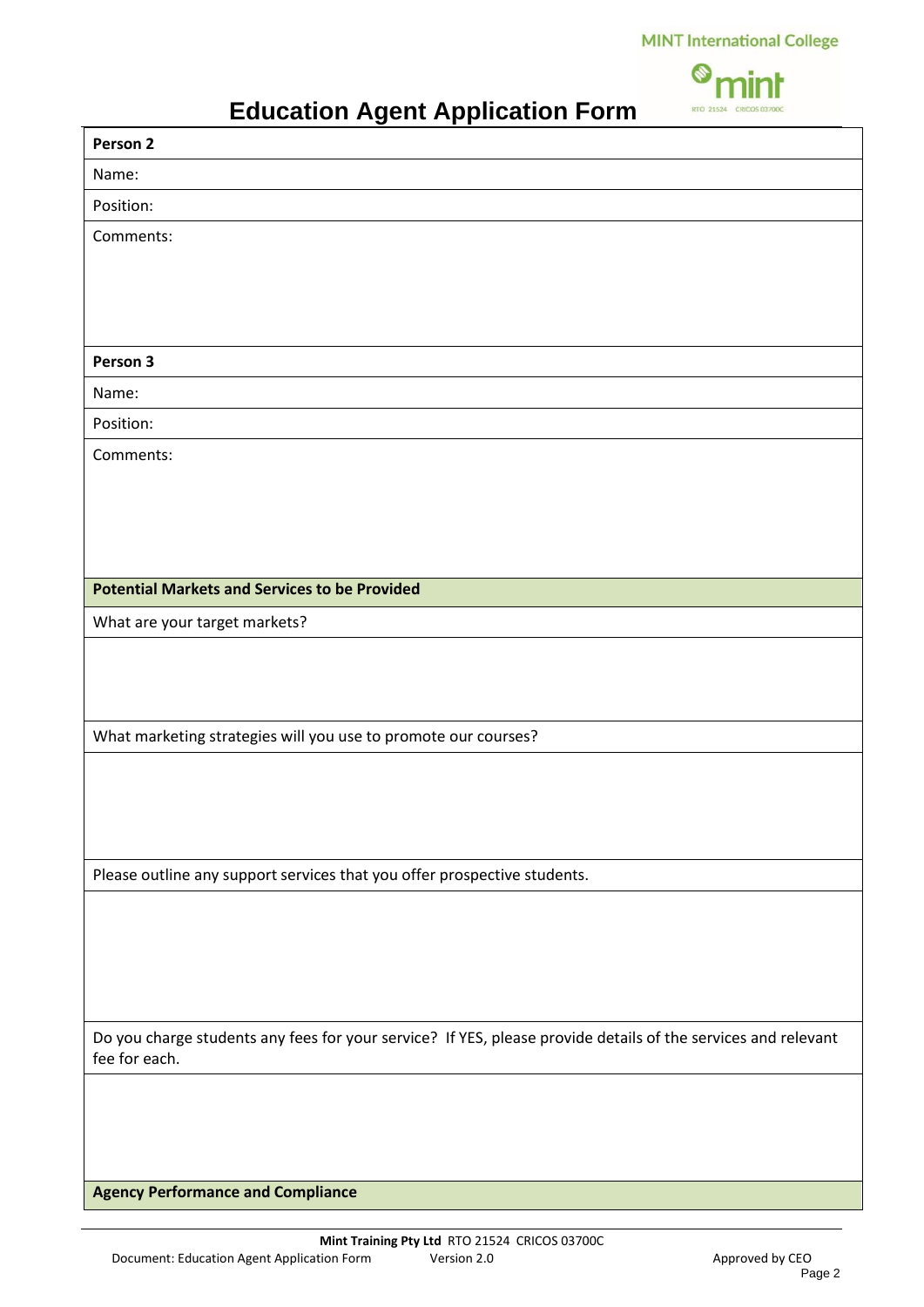

# **Education Agent Application Form**

How many Australian education institutions are you currently representing?

How many students have you referred to Australian educational institutions in the past 2 years?

| Please briefly outline how you and your organisation will fulfil your responsibilities as an education agent as<br>required by the National Code 2018. Please attach additional information such as company flyers etc. if<br>required. |
|-----------------------------------------------------------------------------------------------------------------------------------------------------------------------------------------------------------------------------------------|
|                                                                                                                                                                                                                                         |
| Have you or any of your staff completed the Education Agents Training Course (EATC) available through<br>www.pieronline.org?                                                                                                            |
| Yes<br>No                                                                                                                                                                                                                               |
|                                                                                                                                                                                                                                         |
| If YES, please list who has completed the course.                                                                                                                                                                                       |
|                                                                                                                                                                                                                                         |
|                                                                                                                                                                                                                                         |
|                                                                                                                                                                                                                                         |
|                                                                                                                                                                                                                                         |
| Do you have a comprehensive understanding of the requirements of the ESOS Act and National Code?                                                                                                                                        |
| Yes<br>No                                                                                                                                                                                                                               |
| Do you regularly monitor the Australian Department of Immigration and Citizenship (DIAC) website<br>(www.immi.gov.au) and the Department of Education                                                                                   |
| Yes<br>No                                                                                                                                                                                                                               |
| Are you willing to comply with the requirements of our RTO regarding advertising, course materials and<br>application procedures, and provide accurate information to students?                                                         |
| Yes<br>No                                                                                                                                                                                                                               |
| Are you prepared to use the marketing materials provided by our RTO to promote our courses?                                                                                                                                             |
| Yes<br>No                                                                                                                                                                                                                               |
| <b>Additional Information</b>                                                                                                                                                                                                           |
| Please provide any other information that you think will support your application.                                                                                                                                                      |
|                                                                                                                                                                                                                                         |
|                                                                                                                                                                                                                                         |
|                                                                                                                                                                                                                                         |
|                                                                                                                                                                                                                                         |
|                                                                                                                                                                                                                                         |
|                                                                                                                                                                                                                                         |
|                                                                                                                                                                                                                                         |
| References (These may be provided if required by our RTO)                                                                                                                                                                               |

Please provide details of at least 3 Australian educational institutes that we can contact for a reference.